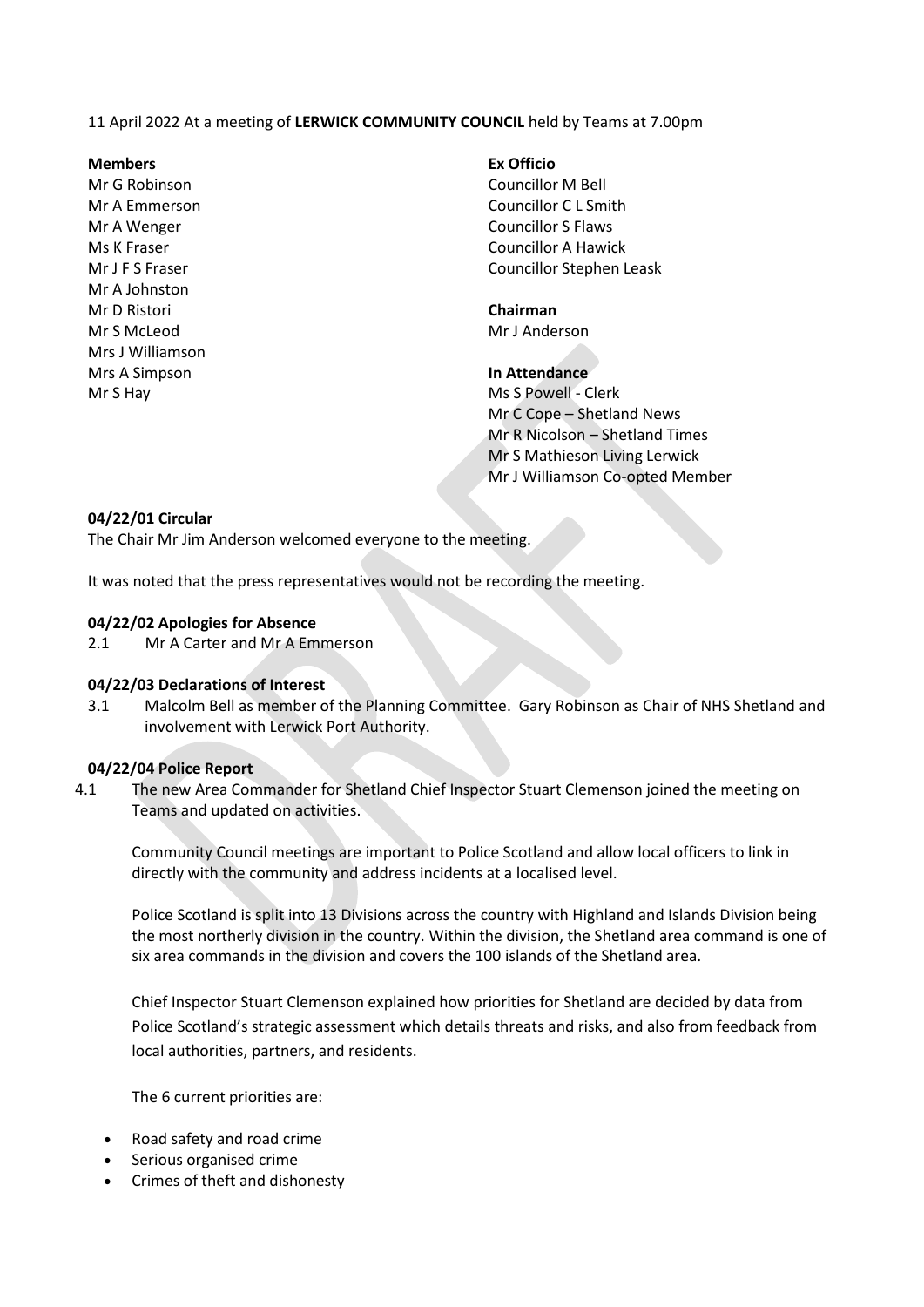- Antisocial behaviour, violence and disorder
- Protecting vulnerable people
- Terrorism and public order.

Area command within Shetland has the highest detection rate in Scotland with 87.58% of all crimes detected. This is in comparison to a detection rate in the division of 79.98% and a Scotland wide detection rate of 70.99%. The figures are based on the information held within the report produced for the Shetland Community Safety and Resilient Board up to 31<sup>st</sup> December 2021. The interpretation of statistics from the reporting period and comparisons to the previous year can be difficult. The full consequences of lockdown and the hidden harms many members of our communities experienced have yet to be fully realised but the officers commitment will be to work towards the new normal and an acceptance that COVID-19 will be with us as a community moving forward.

Challenges for the police are resources: The restrictions caused by the COVID-19 pandemic and the most recent Omicron strain have impacted every area of our lives throughout the period. The demands placed on island policing have been unique and challenging but police officers on Shetland have managed these demands positively in spite of significant levels of absence due to the pandemic. I want to take this opportunity to say that I am proud of the way officers have continued to carry out their duties and serve their communities while exposed to significant health risks and growing demand.

That said, we have been active across all priority areas of our Policing Plan. We have maintained a proactive presence on the islands' road network, enforcing road traffic legislation, working with partners to improve road safety and investigating road traffic collisions. We have seen reductions in anti-social behaviour, disorder and violence along with many areas of acquisitive crime; however fraud, particularly online has significantly increased and we will work towards targeting the offenders at all costs.

The question of foot patrols was raised with a particularly busy Cruise ship season being anticipated. Shetland has 120 cruise ships planned to visit the port this year. The visibility of officers will remain a priority of the command, and we have received some very positive feedback from the community regarding the officer's interaction during peak times and it is the intension to continue this over the coming period.

The Chief Inspector explained how policing of the more remote areas of the island continues to bring logistical challenges. "Despite this we have worked hard to ensure we respond to all incidents and I can confirm this is the case and is working well. A designated officer is in place on Yell and covers the islands of Unst and Fetler. In the north of the island, a designated officer is based at Brae. In the previous weeks, 5 individual drink/drug drivers have been reported in these areas and are all subject of reports to the Procurator Fiscal.

I want to reassure members of the Shetland community that whilst there have been a number of recent incidents on the islands involving external workers travelling to the area, these individuals remain in the minority. It would be inaccurate to say that Shetland has a problem with 'outsiders' causing issues, and the vast majority of workers have behaved impeccably. We continue to work close with these individuals in a firm and robust manner. Our local intervention and prevention strategy is work well and aims to reduce current crime trends and intervene before they develop.

With all incidents, we will continue to respond to any reports of crime, no matter who commits it or where they may come from. Anyone with any concerns or incidents to report should call police on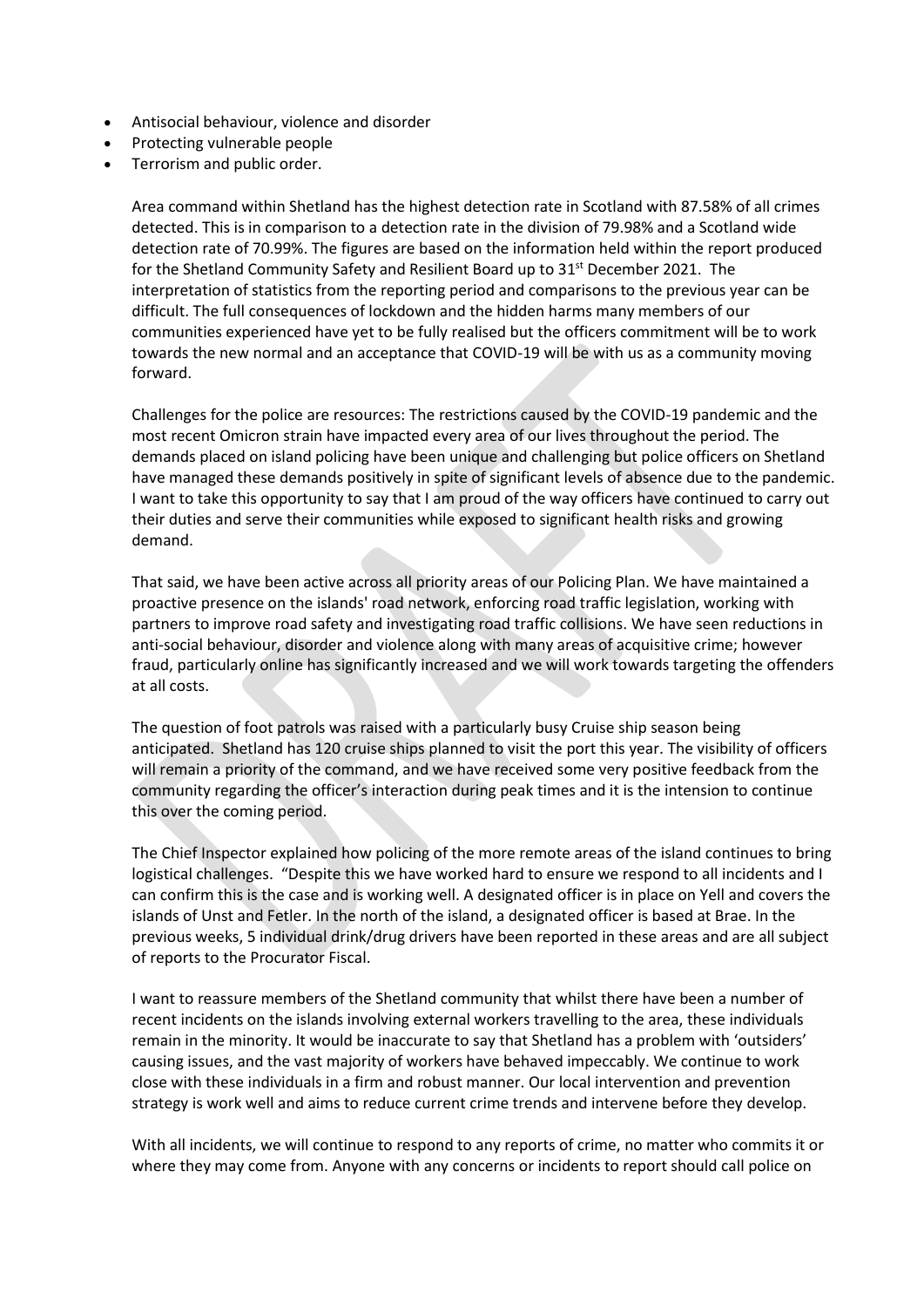101. But as always I would welcome any direct contact to my officers, be this formally by the 101 system or by stopping and chatting to us".

# **04/22/05 February Minutes for approval**

5.1 The minutes were approved by DR and seconded by JW.

# **04/22/06 Actions from last meeting**

6.1 Action Tracker

# **04/22/07 Correspondence**

- 7.1 Scottish Water presentation "Nature Calls"
- 7.2 noted
- 7.3 Shetland Islands Council repair a section of the street every year and this year it is their intention to do the area adjacent to the Lodberrie, but there are great lengths through the street that are in poor condition.
- 7.4 Douglas Sinclair assisted with this response to the proposed naming of the pier and lodberry. To give some background information the building 2-8 Commercial Street belonged to James Copland and he built the lodberry buildings, yard and pier. George Gillie lived for a time in the little house that is now referred to as the lodberry. As it is now the propery of John Henderson he can give it the name of his choice but I would suggest "Copland's Lodberry" rather than "Copland Lodberry". The pier was officially named Copland's Pier by the Commissioners of Police in 1845 but continues to be referred to as Gillie's Pier by local people. It was only signposted in recent years, erronously as "Copeland's Pier". My view is that the new sign could be "Copland's Lodberry and Gillie's Pier, formerly Copland's Pier". This would be consistent with the numerous signs in the lanes which show the current name along with the former
- 7.5 The CC members will undertake Da Voar Redd up as in previous years.
- 7.6 noted
- 7.7 noted
- 7.8 it was felt that the CC should support the proposed fly tipping bill and that the online survey would be completed.
- 7.9 SM from Living Lerwick gave a detailed insight into the feasibility study and explained that the purpose of the survey was to get thoughts on where the route should go and how it will work. Individuals from the CC were asked to respond.
- 7.10 ZetTrans RTS Draft Case for Change and Public Survey members were asked to respond individually to this by the 2 May.

## **04/22/08 The Queens Platinum Jubilee**

8.1 Living Lerwick representative Mr Steve Mathieson updated the CC on preparations which are ongoing. There will be an entertainment schedule and currently 7 bands are booked, and family entertainment is being planned. There will be a virtual reality jubilee trail and window displays in the local shops.

## **04/22/09 Disabled Parking Spaces**

9.1 There were no objections to the orders and revocations.

# **04/22/10 Clickimin Loch**

10.1 AW and DR to represent the LCC on the Clickimin Loch meetings with the SIC. Next one 11 April.

## **04/22/11 Finance**

- 11.1 Financial Statement showing a healthy bank balance.
- 11.2 Loot for Lerwick